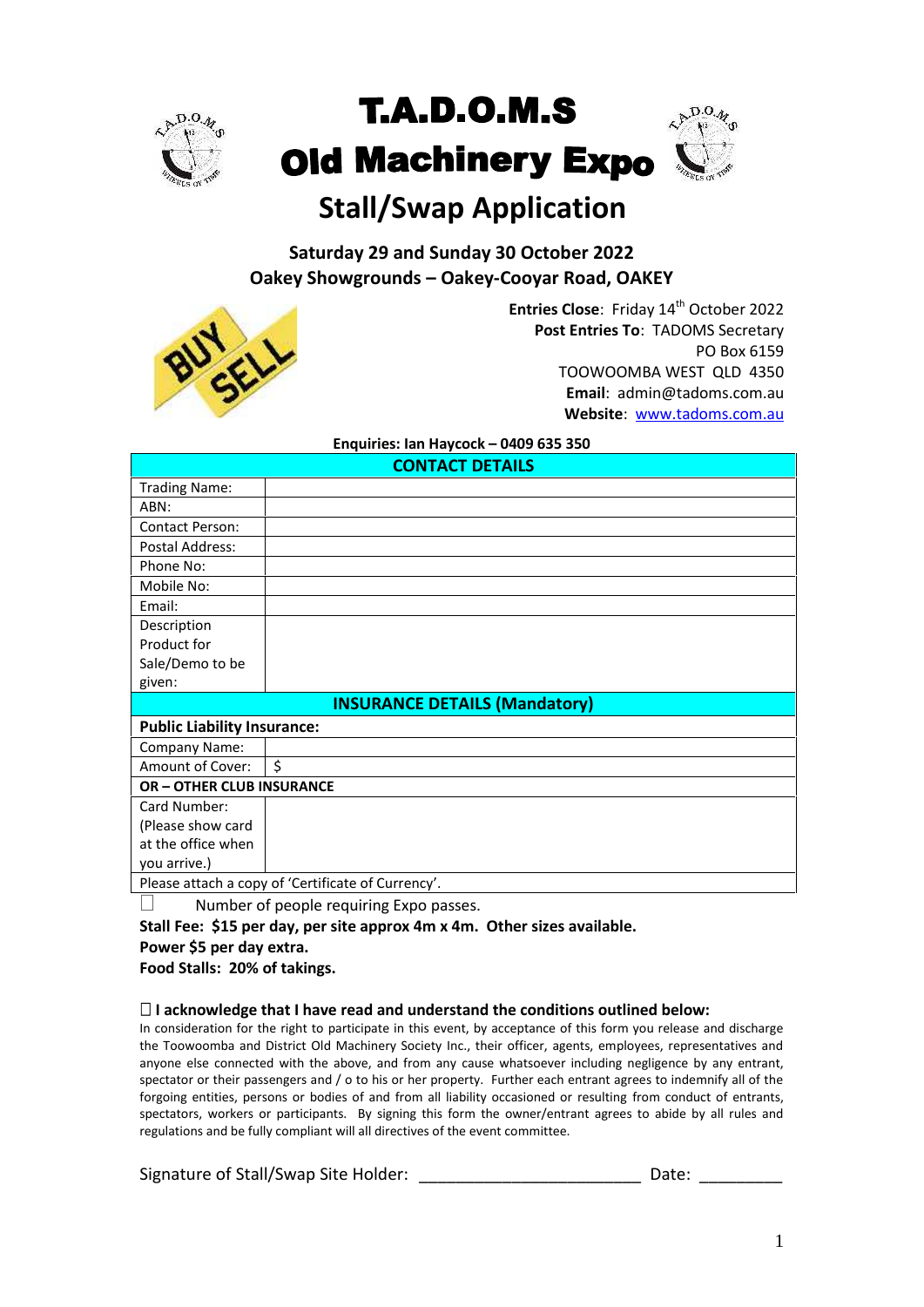### **SATURDAY NIGHT DINNER and AUCTION**

Please complete the below and return with your application and money if you would like to join club members for the Saturday night dinner

| <b>DETAILS</b>                                                                   |                                           |                                       |  |  |
|----------------------------------------------------------------------------------|-------------------------------------------|---------------------------------------|--|--|
| Name:                                                                            |                                           | Telephone:                            |  |  |
|                                                                                  |                                           | Home:                                 |  |  |
|                                                                                  |                                           | Work:                                 |  |  |
|                                                                                  |                                           | Mobile:                               |  |  |
| Address:                                                                         |                                           | Email:                                |  |  |
| Club/s:                                                                          |                                           | <b>Insurance Details:</b>             |  |  |
|                                                                                  |                                           | <b>TADOMS/NHMA Card No</b>            |  |  |
|                                                                                  |                                           | <b>OR</b>                             |  |  |
|                                                                                  |                                           | Proof of Equivalent Cover<br>Attached |  |  |
| <b>REQUIREMENTS</b>                                                              |                                           |                                       |  |  |
|                                                                                  | Saturday Night Dinner - \$30 per          | People<br>X                           |  |  |
|                                                                                  | person                                    |                                       |  |  |
|                                                                                  | Saturday Night Dinner - \$20 per<br>child | Children<br>X                         |  |  |
| Please Note: Saturday and Sunday breakfast and lunch will be available from 7:00 |                                           |                                       |  |  |
| am both days.                                                                    |                                           |                                       |  |  |

### **Payment Details:**

| Cheque:         | Toowoomba and District Old Machinery<br>Society (post to the above address)                                                                          |
|-----------------|------------------------------------------------------------------------------------------------------------------------------------------------------|
| Direct Deposit: | Toowoomba and District Old Machinery<br>Society<br><b>BSB</b> 638-070 - Account No: 6572782<br>Reference: Surname and Initials (must<br>be included. |